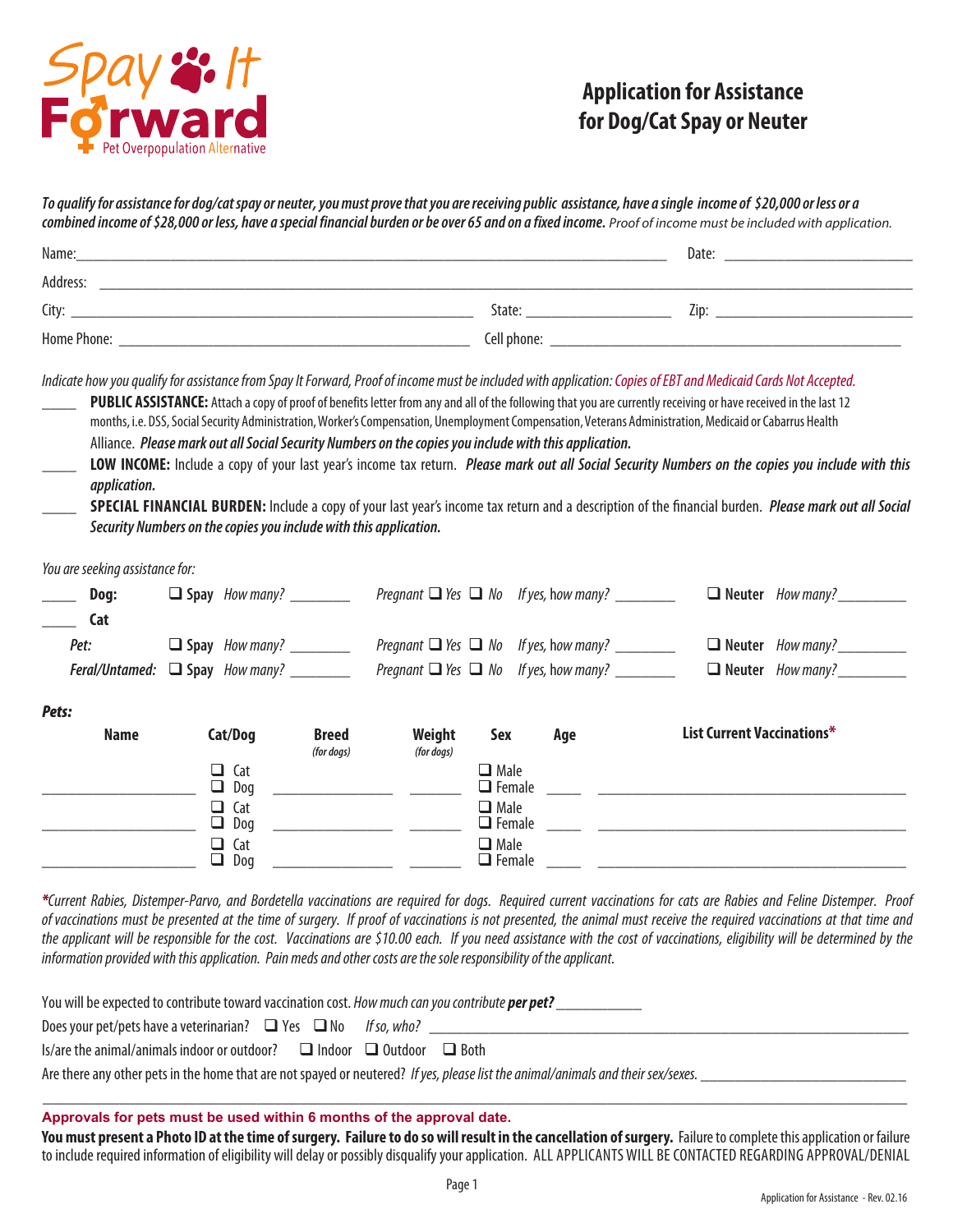

BY SPAY IT FORWARD ONLY. Allow 3-4 business days for application review. If approved, surgery and related fees will be paid directly to the attending veterinary clinic/ hospital.

Feral/untamed cats must have their ears tipped during surgery to indicate that the animal has been altered. This enables one to determine that the animal has been altered and need not be trapped or taken for surgery. It is required that feral/untamed cats arrive for surgery in a trap. You must supply a carrier/crate for after *surgery transport and recovery. Spay It Forward does not have traps and cannot provide trapping/recovery services.* 

**Approvals for pets must be used within 6 months of the approval date.**

### *Please read the following carefully and sign*

|                  | do not plan to give away or adopt out the animal(s) for which I am seeking assistance in this                                                                               |
|------------------|-----------------------------------------------------------------------------------------------------------------------------------------------------------------------------|
|                  | application. I have accurately reported and have provided proof of all income and financial assistance or services provided to me as to indicate eligibility for assistance |
| for spay/neuter. |                                                                                                                                                                             |

| Signature                                                                                                                                                          | Date |
|--------------------------------------------------------------------------------------------------------------------------------------------------------------------|------|
| <b>Printed Name</b>                                                                                                                                                |      |
|                                                                                                                                                                    |      |
| In signing this application, I agree to hold Spay It Forward and its Board of Directors harmless in regards to any circumstances arising from this application for |      |

assistance and/or the information provided in this application.

Additionally, I understand that Spay It Forward has no responsibility for any services provided as a result of any grant being awarded through Spay It Forward.

| $\sim$       | vate |
|--------------|------|
| $\sim$<br>aг |      |

*Please mail this application and related materials to:* **Spay It Forward PO Box 1210 • Concord, NC 28026**